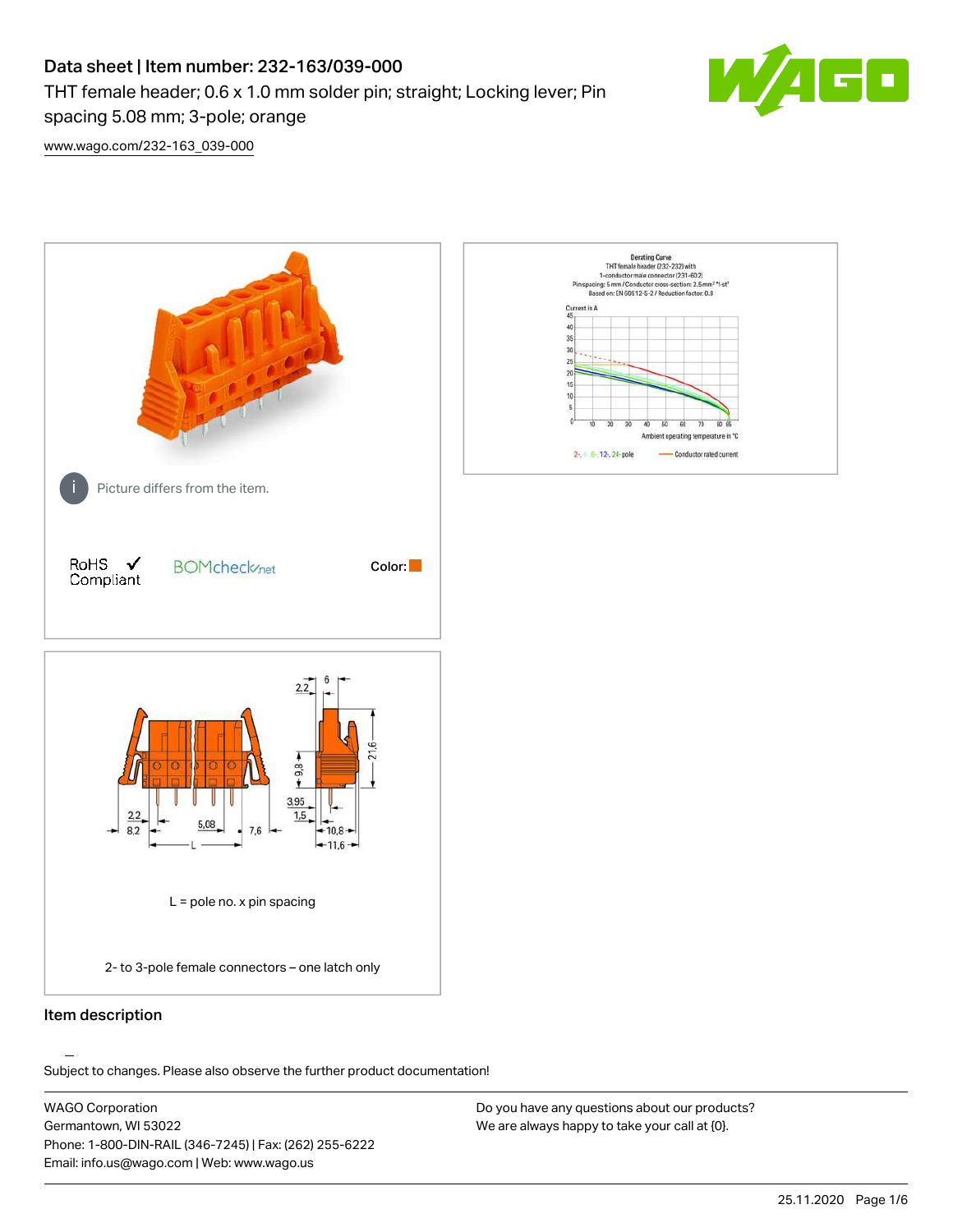

- **Horizontal or vertical PCB mounting via straight or angled solder pins**
- $\blacksquare$ For board-to-board and board-to-wire connections
- Touch-proof PCB outputs  $\blacksquare$
- П Easy-to-identify PCB inputs and outputs
- П With coding fingers

#### Safety information 1:

The MCS - MULTI CONNECTION SYSTEM includes connectors without breaking capacity in accordance with DIN EN 61984. When used as intended, these connectors must not be connected/disconnected when live or under load. The circuit design should ensure header pins, which can be touched, are not live when unmated.

## Data Electrical data

Ratings per IEC/EN 60664-1

| Ratings per                 | IEC/EN 60664-1                                            |
|-----------------------------|-----------------------------------------------------------|
| Rated voltage (III / 3)     | 320 V                                                     |
| Rated surge voltage (III/3) | 4 <sub>k</sub> V                                          |
| Rated voltage (III/2)       | 320 V                                                     |
| Rated surge voltage (III/2) | 4 <sub>k</sub> V                                          |
| Nominal voltage (II/2)      | 630 V                                                     |
| Rated surge voltage (II/2)  | 4 <sub>k</sub> V                                          |
| Rated current               | 12A                                                       |
| Legend (ratings)            | (III / 2) ≙ Overvoltage category III / Pollution degree 2 |

## Ratings per UL 1059

| Approvals per                  | UL 1059 |
|--------------------------------|---------|
| Rated voltage UL (Use Group B) | 300 V   |
| Rated current UL (Use Group B) | 15 A    |
| Rated voltage UL (Use Group D) | 300 V   |
| Rated current UL (Use Group D) | 10 A    |

## Ratings per UL 1977

| Rated voltage UL 1977 | 600 V |
|-----------------------|-------|
| Rated current UL 1977 | ، ب   |

Subject to changes. Please also observe the further product documentation!

WAGO Corporation Germantown, WI 53022 Phone: 1-800-DIN-RAIL (346-7245) | Fax: (262) 255-6222 Email: info.us@wago.com | Web: www.wago.us

Do you have any questions about our products? We are always happy to take your call at {0}.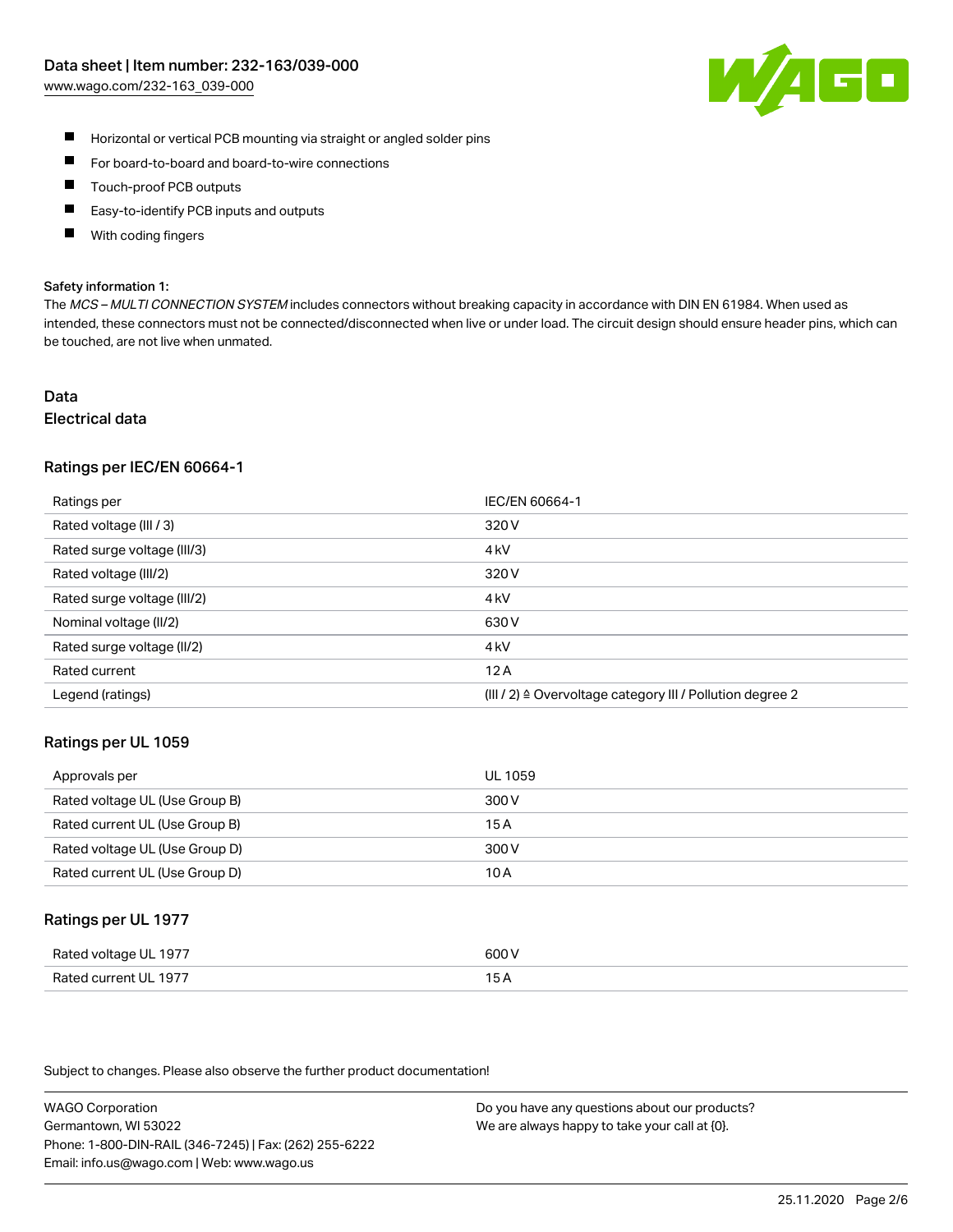

## Ratings per CSA

| Approvals per                   | CSA   |
|---------------------------------|-------|
| Rated voltage CSA (Use Group B) | 300 V |
| Rated current CSA (Use Group B) | 15 A  |
| Rated voltage CSA (Use Group D) | 300 V |
| Rated current CSA (Use Group D) | 10 A  |

## Connection data

| Pole No.                          | w |
|-----------------------------------|---|
| Total number of connection points |   |
| Total number of potentials        |   |
| Number of connection types        |   |
| Number of levels                  |   |

## Physical data

| Pin spacing                          | 5.08 mm / 0.2 inch         |
|--------------------------------------|----------------------------|
| Width                                | 31.04 mm / 1.222 inch      |
| Height                               | 26.6 mm / 1.047 inch       |
| Height from the surface              | 21.6 mm / 0.85 inch        |
| Depth                                | 11.6 mm / 0.457 inch       |
| Solder pin length                    | 5 <sub>mm</sub>            |
| Solder pin dimensions                | $0.6 \times 1$ mm          |
| Drilled hole diameter with tolerance | $1.3$ <sup>(+0.1)</sup> mm |

## Plug-in connection

| Contact type (pluggable connector) | Female connector/socket |
|------------------------------------|-------------------------|
| Connector (connection type)        | for PCB                 |
| Mismating protection               | No                      |
| Mating direction to the PCB        | 90 $^{\circ}$           |
| Locking of plug-in connection      | locking lever           |

## PCB contact

| PCB contact                         | THT                                        |
|-------------------------------------|--------------------------------------------|
| Solder pin arrangement              | over the entire female connector (in-line) |
| Number of solder pins per potential |                                            |

Subject to changes. Please also observe the further product documentation!

| <b>WAGO Corporation</b>                                | Do you have any questions about our products? |
|--------------------------------------------------------|-----------------------------------------------|
| Germantown, WI 53022                                   | We are always happy to take your call at {0}. |
| Phone: 1-800-DIN-RAIL (346-7245)   Fax: (262) 255-6222 |                                               |
| Email: info.us@wago.com   Web: www.wago.us             |                                               |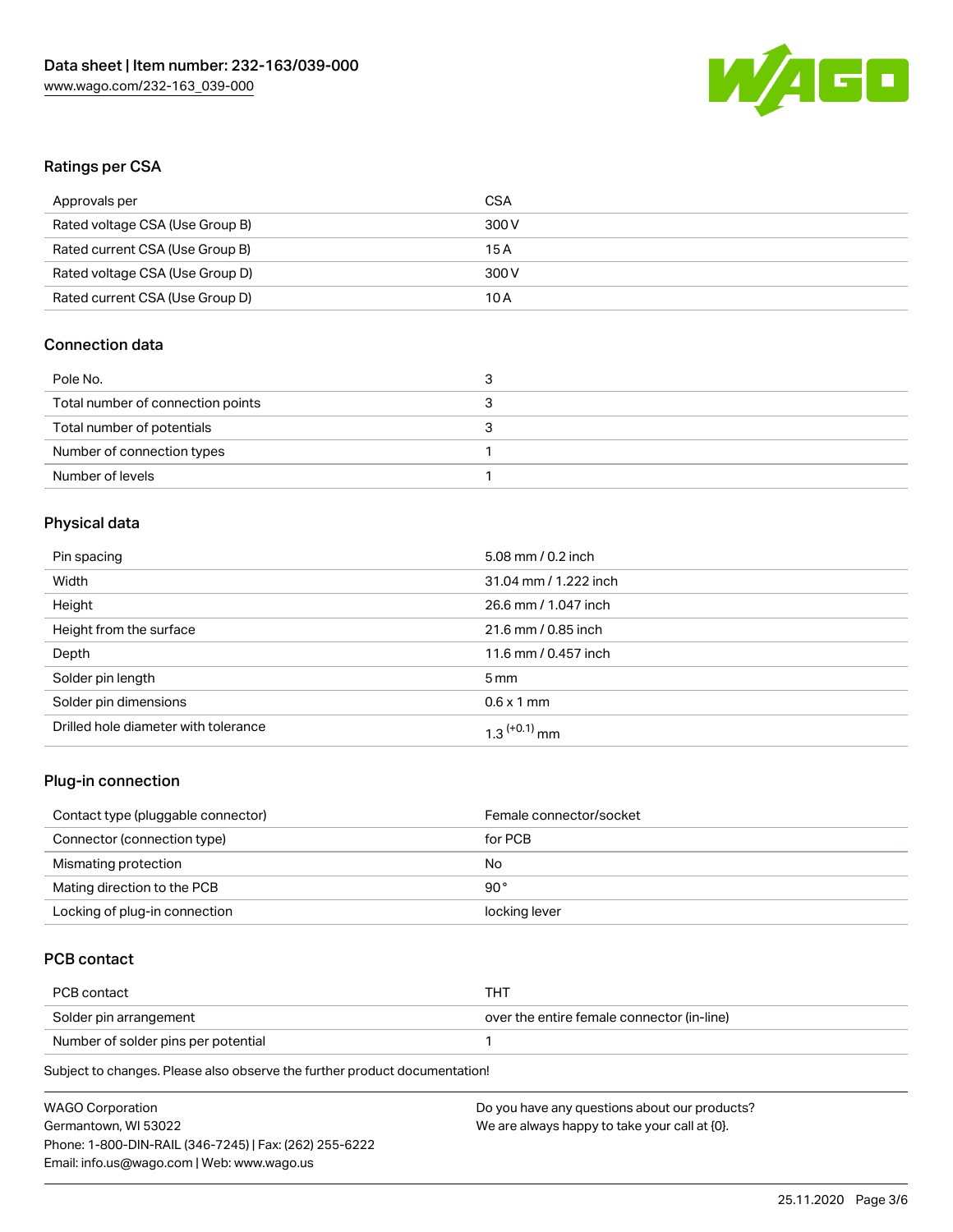

## Material Data

| Color                       | orange           |
|-----------------------------|------------------|
| Material group              |                  |
| Insulation material         | Polyamide (PA66) |
| Flammability class per UL94 | V <sub>0</sub>   |
| Contact material            | Copper alloy     |
| Contact plating             | tin-plated       |
| Fire load                   | 0.071 MJ         |
| Weight                      | 3.5g             |

## Environmental Requirements

| Limit temperature range | $-60+85 °C$ |
|-------------------------|-------------|
|-------------------------|-------------|

## Commercial data

| Product Group         | 3 (Multi Conn. System) |
|-----------------------|------------------------|
| Packaging type        | <b>BOX</b>             |
| Country of origin     | DE                     |
| <b>GTIN</b>           | 4044918623780          |
| Customs tariff number | 85366990990            |

## Approvals / Certificates

## Ship Approvals

| Logo          | Approval                                  | <b>Additional Approval Text</b> | Certificate<br>name                |
|---------------|-------------------------------------------|---------------------------------|------------------------------------|
| ABS           | <b>ABS</b><br>American Bureau of Shipping | $\overline{\phantom{0}}$        | $19-$<br>HG15869876-<br><b>PDA</b> |
| <b>BUREAU</b> | BV<br>Bureau Veritas S.A.                 | IEC 60998                       | 11915/D0 BV                        |

#### UL-Approvals

|      |          |                          | Certificate |
|------|----------|--------------------------|-------------|
| Logo | Approval | Additional Approval Text | name        |
|      | UL       | <b>UL 1977</b>           | E45171      |

UL International Germany GmbH

Subject to changes. Please also observe the further product documentation!

| WAGO Corporation                                       | Do you have any questions about our products? |  |  |  |
|--------------------------------------------------------|-----------------------------------------------|--|--|--|
| Germantown. WI 53022                                   | We are always happy to take your call at {0}. |  |  |  |
| Phone: 1-800-DIN-RAIL (346-7245)   Fax: (262) 255-6222 |                                               |  |  |  |
| Email: info.us@wago.com   Web: www.wago.us             |                                               |  |  |  |
|                                                        |                                               |  |  |  |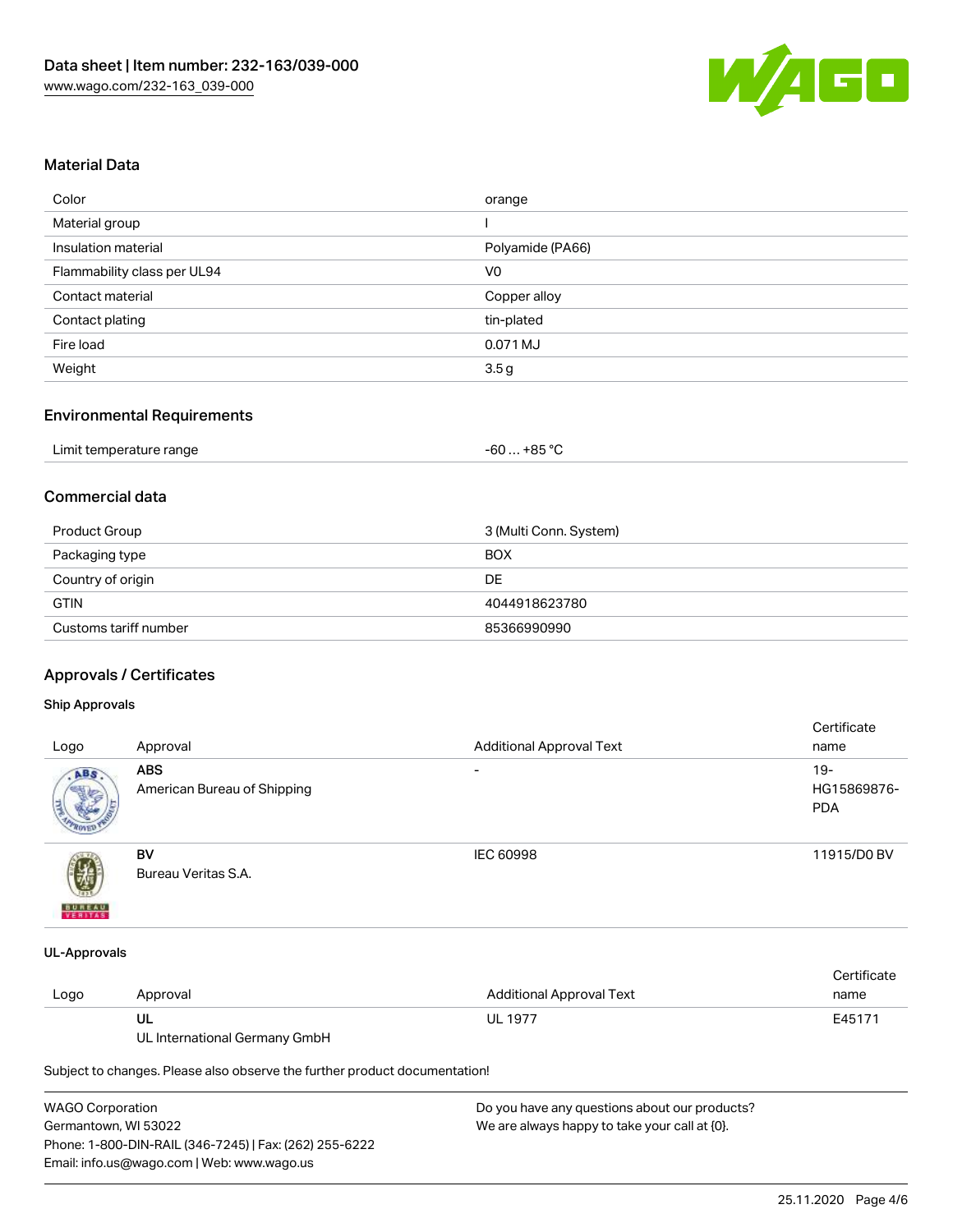